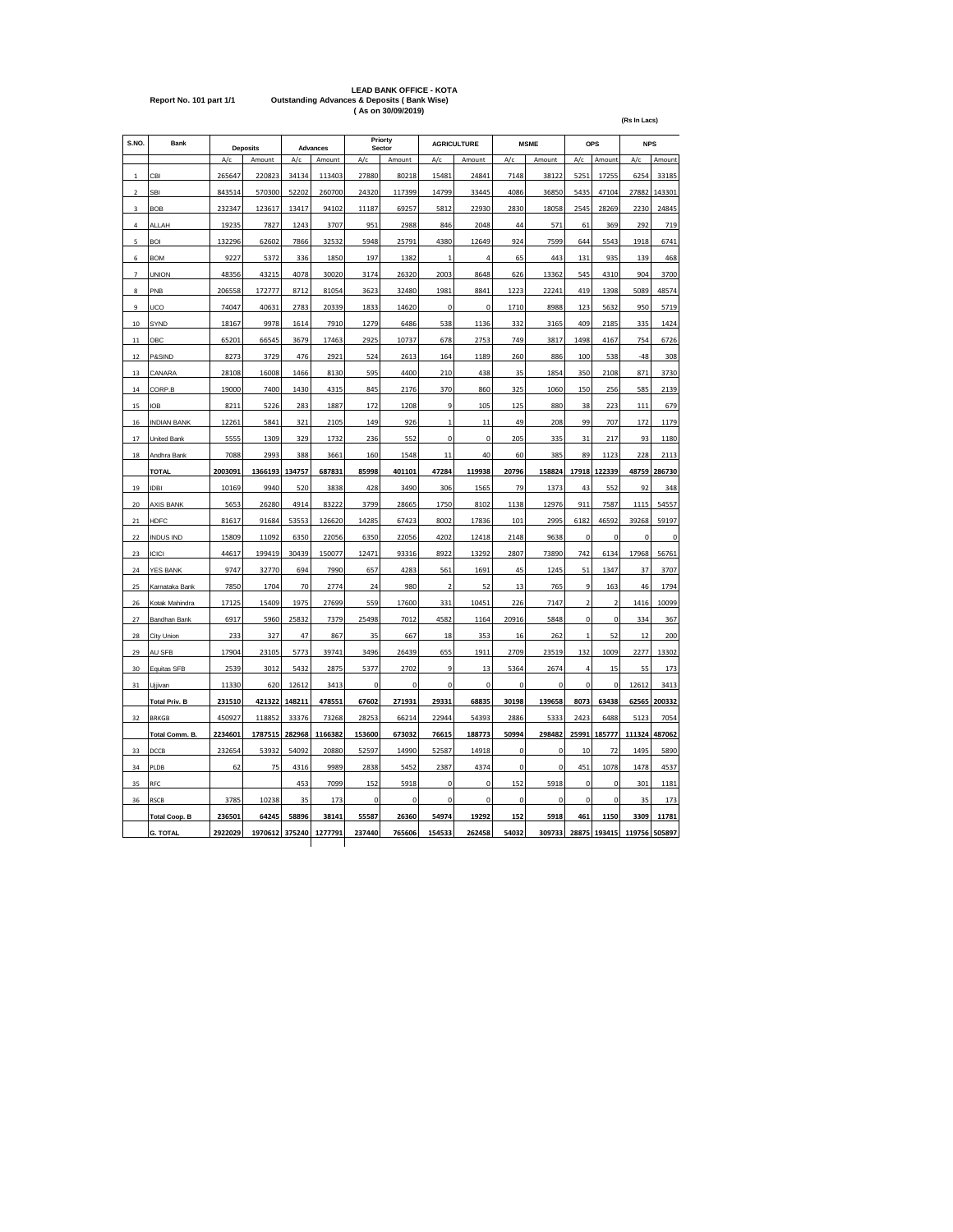|                |                       |                  |          |                  |          |      | <b>RS ON SUIDBIZUTS</b>        |                |                    |                |                          |
|----------------|-----------------------|------------------|----------|------------------|----------|------|--------------------------------|----------------|--------------------|----------------|--------------------------|
|                |                       |                  |          |                  |          |      | <b>Agriculture</b>             |                |                    |                |                          |
| S.NO.          | Bank                  | <b>CROP LOAN</b> |          | <b>TERM LOAN</b> |          |      | AGRI.<br><b>INFRASTRUCTURE</b> |                | AGRI.<br>ANCILLARY |                | <b>Total Agriculture</b> |
|                |                       | A/c              | Amount   | A/c              | Amount   | A/c  | Amount                         | A/c            | Amount             | A/c            | Amount                   |
| $\,$ 1         | CBI                   | 12416            | 16891.00 | 3012             | 7436.00  | 52   | 512                            | $\mathbf{1}$   | 2                  | 15481          | 24841.00                 |
| $\mathbf 2$    | SBI                   | 12537            | 29561.00 | 1362             | 2371.00  | 528  | 1140                           | 372            | 373.00             | 14799          | 33445.00                 |
| 3              | <b>BOB</b>            | 4060             | 12652.00 | 1689             | 5260.00  | 63   | 5018                           |                |                    | 5812           | 22930.00                 |
| $\sqrt{4}$     | <b>ALLAH</b>          | 648              | 1721.00  | 198              | 327.00   |      |                                |                |                    | 846            | 2048.00                  |
| 5              | <b>BOI</b>            | 3142             | 8745.00  | 1072             | 2002.00  | 166  | 1902                           |                |                    | 4380           | 12649.00                 |
| 6              | <b>BOM</b>            |                  |          | $\mathbf 1$      | 4.00     |      |                                |                |                    | $\mathbf{1}$   | 4.00                     |
| $\overline{1}$ | <b>UNION</b>          | 1830             | 5601.00  | 161              | 2240.00  | 12   | 807                            |                |                    | 2003           | 8648.00                  |
| 8              | PNB                   | 1972             | 5058.00  |                  |          | 7    | 3780                           | $\overline{2}$ | 3.00               | 1981           | 8841.00                  |
| 9              | UCO                   |                  |          |                  |          |      |                                |                |                    | 0              | 0.00                     |
| $10\,$         | SYND                  | 462              | 1024.00  | 76               | 112.00   |      |                                |                |                    | 538            | 1136.00                  |
| 11             | OBC                   | 643              | 2249.00  | 23               | 290.00   | 5    | 105                            | 7              | 109.00             | 678            | 2753.00                  |
| 12             | P&SIND                | 160              | 1168.00  | 4                | 21.00    |      |                                |                |                    | 164            | 1189.00                  |
| 13             | CANARA                | 210              | 438.00   |                  |          |      |                                |                |                    | 210            | 438.00                   |
| 14             | CORP.B                | 360              | 800.00   | 10               | 60.00    |      |                                |                |                    | 370            | 860.00                   |
| 15             | <b>IOB</b>            | 5                | 53.00    | 4                | 52.00    |      |                                |                |                    | 9              | 105.00                   |
| 16             | <b>INDIAN BANK</b>    |                  |          | $\mathbf{1}$     | 11.00    |      |                                |                |                    | $\mathbf{1}$   | 11.00                    |
| 17             | United Bank           |                  |          |                  |          |      |                                |                |                    | 0              | 0.00                     |
| 18             | Andhra Bank           | 9                | 23.00    | $\overline{2}$   | 17.00    |      |                                |                |                    | 11             | 40.00                    |
|                | <b>Total Nat.Bank</b> | 38454            | 85984    | 7615             | 20203    | 833  | 13264                          | 382            | 487                | 47284          | 119938                   |
| 19             | <b>IDBI</b>           | 258              | 1503.00  | 48               | 62.00    |      |                                |                |                    | 306            | 1565.00                  |
| 20             | <b>AXIS BANK</b>      |                  |          | 1750             | 8102.00  |      |                                |                |                    | 1750           | 8102.00                  |
| 21             | <b>HDFC</b>           | 866              | 5457.00  | 4559             | 2383.00  | 2577 | 9996                           |                |                    | 8002           | 17836.00                 |
| 22             | <b>INDUS IND</b>      |                  |          | 4202             | 12418.00 |      |                                |                |                    | 4202           | 12418.00                 |
| 23             | <b>ICICI</b>          | 2982             | 8093.00  | 3438             | 477.00   | 2502 | 4722                           |                |                    | 8922           | 13292.00                 |
| 24             | YES BANK              | 56               | 265.00   | 505              | 1426.00  |      |                                |                |                    | 561            | 1691.00                  |
| 25             | Karnataka Bank        |                  |          |                  |          |      |                                | $\overline{2}$ | 52                 | $\overline{2}$ | 52.00                    |
| 26             | Kotak Mahindra        | 125              | 695.00   | 174              | 3253.00  | 3    | 65.00                          | 29             | 6438.00            | 331            | 10451.00                 |
| 27             | Bandhan Bank          | 4582             | 1164.00  |                  |          |      |                                |                |                    | 4582           | 1164.00                  |
| 28             | City Union            |                  |          | 18               | 353.00   |      |                                |                |                    | 18             | 353.00                   |
| 29             | AU SFB                | 625              | 1565.00  | $\mathbf{1}$     | 21.00    | 29   | 325.00                         |                |                    | 655            | 1911.00                  |
| 30             | Eugitas SFB           |                  |          | 9                | 13.00    |      |                                |                |                    | 9              | 13.00                    |
| 31             | Ujjivan               | 256              | 84.00    |                  |          |      |                                |                |                    |                |                          |
|                | <b>Total Priv. B</b>  | 9236             | 17239    | 14647            | 28433    | 5111 | 15108                          | 31             | 6490               | 29025          | 67270                    |
| 32             | <b>BRKGB</b>          | 17852            | 45595.00 | 4811             | 7904.00  | 281  | 894                            |                |                    | 22944          | 54393.00                 |
|                | Total Comm. B.        | 47690            | 103223   | 22262            | 48636    | 5944 | 28372                          | 413            | 6977               | 76309          | 187208                   |
| 33             | DCCB                  | 52587            | 14918.00 |                  |          |      |                                |                |                    | 52587          | 14918.00                 |
| 34             | PLDB                  | 273              | 702.00   | 903              | 1628.00  | 1211 | 2044                           |                |                    | 2387           | 4374.00                  |
| 35             | RFC                   |                  |          |                  |          |      |                                |                |                    | 0              | 0.00                     |
| 36             | <b>RSCB</b>           |                  |          |                  |          |      |                                |                |                    | 0              | 0.00                     |
|                | <b>Total Coop. B</b>  | 52860            | 15620    | 903              | 1628     | 1211 | 2044                           | $\mathbf{0}$   | 0                  | 54974          | 19292                    |
|                | <b>G. TOTAL</b>       | 118402           | 164438   | 27976            | 58168    | 7436 | 31310                          | 413            | 6977               | 154227         | 260893                   |

## **( As on 30/09/2019) Report No. 101 part 1/2 Outstanding Advances & Deposits ( Bank Wise)**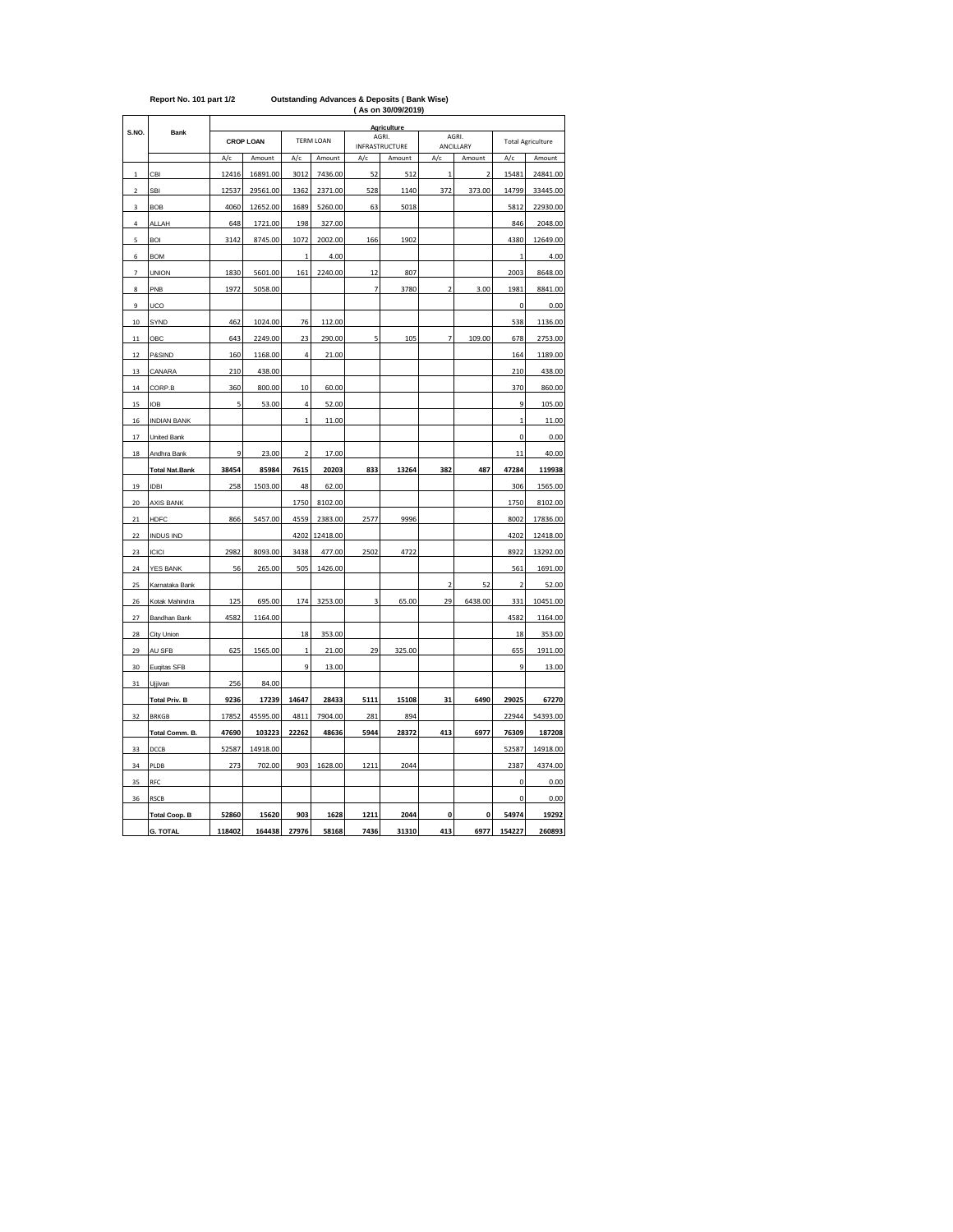| S.NO.<br>$\mathbf 1$<br>$\overline{\mathbf{c}}$<br>3<br>4<br>5<br>6 | Bank<br>CBI<br>SBI<br>BOB<br>ALLAH | A/c<br>2354<br>3747 | Micro Entp.<br>Amount<br>9248.00 | A/c            | Small Entp.<br>Amount | <b>MSME</b><br>A/c      | Medium Entp. |                | Khadi & vill. Indus. | A/c         | <b>Total MSME</b> |
|---------------------------------------------------------------------|------------------------------------|---------------------|----------------------------------|----------------|-----------------------|-------------------------|--------------|----------------|----------------------|-------------|-------------------|
|                                                                     |                                    |                     |                                  |                |                       |                         |              |                |                      |             |                   |
|                                                                     |                                    |                     |                                  |                |                       |                         | Amount       | A/c            | Amount               |             | Amount            |
|                                                                     |                                    |                     |                                  | 4791           | 28488.00              | 3                       | 386.00       |                |                      | 7148        | 38122.00          |
|                                                                     |                                    |                     | 24446.00                         | 332            | 11068.00              | 7                       | 1336.00      |                |                      | 4086        | 36850.00          |
|                                                                     |                                    | 2627                | 2873.00                          | 199            | 10499.00              | 4                       | 4686.00      |                |                      | 2830        | 18058.00          |
|                                                                     |                                    | 42                  | 479.00                           | $\overline{2}$ | 92.00                 |                         |              |                |                      | 44          | 571.00            |
|                                                                     | BOI                                | 894                 | 2607.00                          | 27             | 1268.00               | 3                       | 3724.00      |                |                      | 924         | 7599.00           |
|                                                                     | <b>BOM</b>                         | 58                  | 394.00                           | $\overline{7}$ | 49.00                 |                         |              |                |                      | 65          | 443.00            |
| $\overline{7}$                                                      | <b>UNION</b>                       | 422                 | 8790.00                          | 195            | 4485.00               | $\overline{1}$          | 8.00         | 8              | 79                   | 626         | 13362.00          |
| 8                                                                   | PNB                                | 940                 | 4904.00                          | 283            | 17337.00              |                         |              |                |                      | 1223        | 22241.00          |
| 9                                                                   | UCO                                | 1710                | 8988.00                          |                |                       |                         |              |                |                      | 1710        | 8988.00           |
| 10                                                                  | SYND                               | 209                 | 2033.00                          | 123            | 1132.00               |                         |              |                |                      | 332         | 3165.00           |
| 11                                                                  | OBC                                | 705                 | 3297.00                          | 44             | 520.00                |                         |              |                |                      | 749         | 3817.00           |
| 12                                                                  | P&SIND                             | 195                 | 743.00                           | 65             | 143.00                |                         |              |                |                      | 260         | 886.00            |
| 13                                                                  | CANARA                             | 35                  | 1854.00                          |                |                       |                         |              |                |                      | 35          | 1854.00           |
| 14                                                                  | CORP.B                             | 200                 | 785.00                           | 125            | 275.00                |                         |              |                |                      | 325         | 1060.00           |
| 15                                                                  | <b>IOB</b>                         | 107                 | 668.00                           | 18             | 212.00                |                         |              |                |                      | 125         | 880.00            |
| 16                                                                  | <b>INDIAN BANK</b>                 | 36                  | 123.00                           | 13             | 85.00                 |                         |              |                |                      | 49          | 208.00            |
| 17                                                                  | United Bank                        | 204                 | 246.00                           | $\mathbf{1}$   | 89.00                 |                         |              |                |                      | 205         | 335.00            |
| 18                                                                  | Andhra Bank                        | 59                  | 335.00                           | $\overline{1}$ | 50.00                 |                         |              |                |                      | 60          | 385.00            |
|                                                                     | <b>Total Nat. Bank</b>             | 14544               | 72813                            | 6226           | 75792                 | 18                      | 10140        | 8              | 79                   | 20796       | 158824            |
| 19                                                                  | <b>IDBI</b>                        | 55                  | 1101.00                          | 24             | 272.00                |                         |              |                |                      | 79          | 1373.00           |
| 20                                                                  | <b>AXIS BANK</b>                   | 1138                | 12976.00                         |                |                       |                         |              |                |                      | 1138        | 12976.00          |
| 21                                                                  | <b>HDFC</b>                        | 101                 | 2995.00                          |                |                       |                         |              |                |                      | 101         | 2995.00           |
| 22                                                                  | <b>INDUS IND</b>                   | 1385                | 1965.00                          | 763            | 7673.00               |                         |              |                |                      | 2148        | 9638.00           |
| 23                                                                  | ICICI                              | 2013                | 45356.00                         | 696            | 24165.00              | 98                      | 4369.00      |                |                      | 2807        | 73890.00          |
| 24                                                                  | Yes Bank                           | 45                  | 1245.00                          |                |                       |                         |              |                |                      | 45          | 1245.00           |
| 25                                                                  | Karnataka Bank                     | $\overline{7}$      | 66.00                            | 6              | 699.00                |                         |              |                |                      | 13          | 765.00            |
| 26                                                                  | Kotak Mahindra                     | 147                 | 3734.00                          | 75             | 3359.00               | $\overline{\mathbf{c}}$ | 47.00        | $\overline{2}$ | 7.00                 | 226         | 7147.00           |
| 27                                                                  | Bandhan Bank                       | 20916               | 5848.00                          |                |                       |                         |              |                |                      | 20916       | 5848.00           |
| 28                                                                  | City Union                         | 16                  | 262.00                           |                |                       |                         |              |                |                      | 16          | 262.00            |
| 29                                                                  | AU SFB                             | 2392                | 15644.00                         | 315            | 7094.00               | $\overline{2}$          | 781.00       |                |                      | 2709        | 23519.00          |
| 30                                                                  | Equitas SFB                        | 5197                | 1431.00                          | 167            | 1243.00               |                         |              |                |                      | 5364        | 2674.00           |
| 31                                                                  | Ujjivan                            | 274                 | 241.00                           |                |                       |                         |              |                |                      |             |                   |
|                                                                     | <b>Total Priv.B</b>                | 28160               | 90091                            | 2022           | 44233                 | 102                     | 5197         | $\overline{2}$ | $\overline{7}$       | 30119       | 138285            |
| 32                                                                  | <b>BRKGB</b>                       | 2886                | 5333.00                          |                |                       |                         |              |                |                      | 2886        | 5333.00           |
|                                                                     | Total Comm. B.                     | 42704               | 162904                           | 8248           | 120025                | 120                     | 15337        | 10             | 86                   | 50915       | 297109            |
| 33                                                                  | DCCB                               |                     |                                  |                |                       |                         |              |                |                      | $\mathbf 0$ | 0.00              |
| 34                                                                  | PLDB                               |                     |                                  |                |                       |                         |              |                |                      | 0           | 0.00              |
| 35                                                                  | RFC                                | 113                 | 2710.00                          | 34             | 1626.00               | 5                       | 1582.00      |                |                      | 152         | 5918.00           |
| 36                                                                  | <b>RSCB</b>                        |                     |                                  |                |                       |                         |              |                |                      | 0           | 0.00              |
|                                                                     | <b>Total Coop.Bank</b>             | 113                 | 2710                             | 34             | 1626                  | 5                       | 1582         | 0              | $\mathbf{0}$         | 152         | 5918              |
|                                                                     | <b>G. TOTAL</b>                    | 45703               | 170947                           | 8282           | 121651                | 125                     | 16919        | 10             | 86                   | 53953       | 308360            |

#### **Report No. 101 part 1/3 Outstanding Advances & Deposits ( Bank Wise)**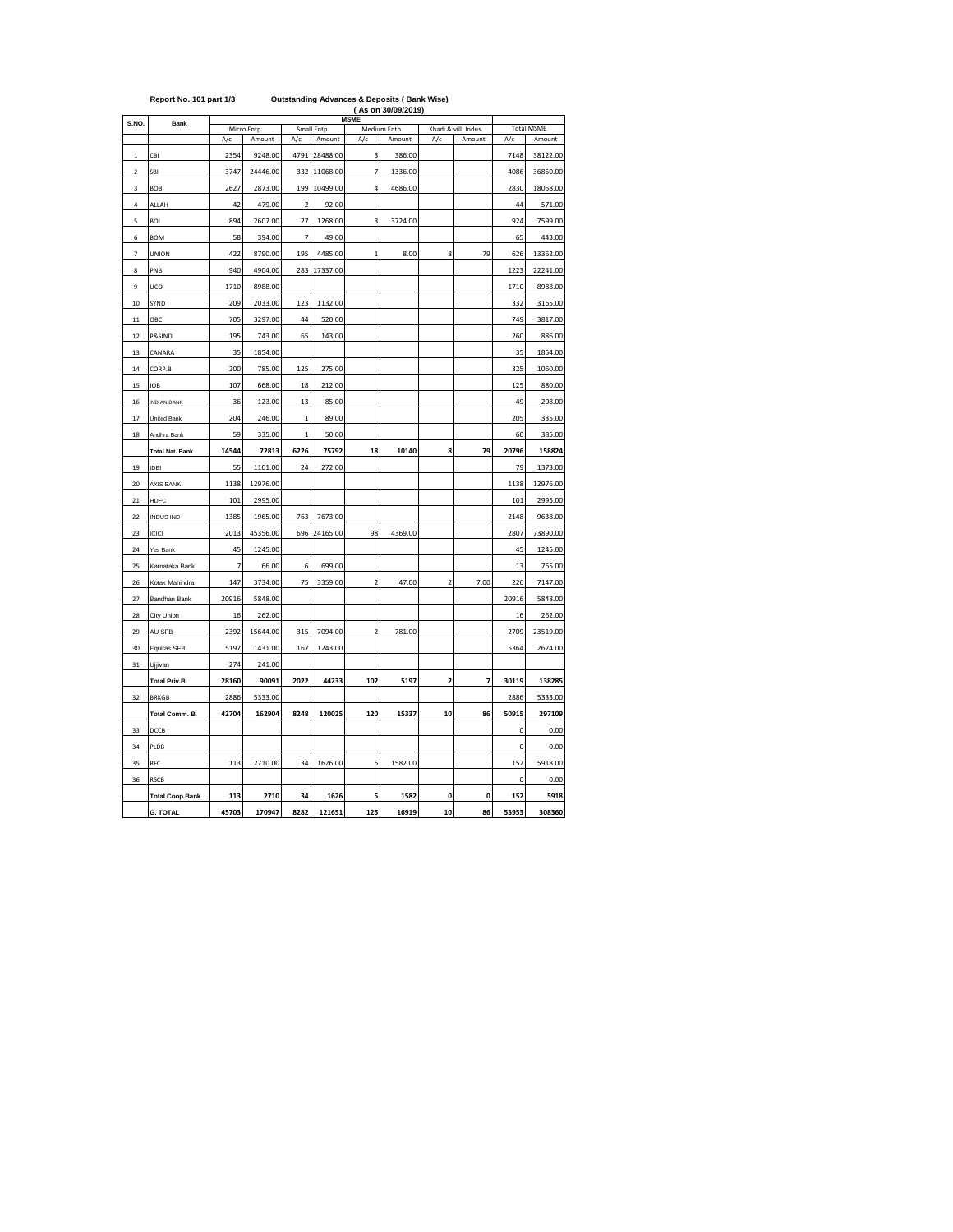|                          |                        | Other Priorty Sector<br><b>Total OPS</b> |                   |                |                    |                         |                   |              |                      |              |                  |              |                |             |                 |
|--------------------------|------------------------|------------------------------------------|-------------------|----------------|--------------------|-------------------------|-------------------|--------------|----------------------|--------------|------------------|--------------|----------------|-------------|-----------------|
| S.NO.                    | BANK                   |                                          | Edu. Loan         |                | Housing Loan       |                         | Other Loan        |              | <b>Export Credit</b> |              | Reneawble Energy |              | Social Infras. |             |                 |
|                          | CBI                    | A/c                                      | Amount<br>4390.00 | A/c<br>2668    | Amount<br>10125.00 | A/c<br>1132             | Amount<br>2740.00 | A/c          | Amount               | A/c          | Amount           | A/c          | Amount         | A/c<br>5251 | Amount<br>17255 |
| $\,$ 1<br>2              | SBI                    | 1451<br>888                              | 2948.00           | 4547           | 44156.00           |                         |                   |              |                      |              |                  |              |                | 5435        | 47104           |
|                          |                        | 164                                      | 534.00            | 2073           | 24342.00           | 308                     | 3393.00           |              |                      |              |                  |              |                | 2545        | 28269           |
| 3<br>$\sqrt{4}$          | BOB                    | $\overline{2}$                           | 5.00              |                | 364.00             |                         |                   |              |                      |              |                  |              |                |             | 369             |
|                          | ALLAH<br><b>BOI</b>    | 75                                       | 295.00            | 59             |                    | 46                      |                   |              |                      |              |                  |              |                | 61<br>644   | 5543            |
| 5                        |                        |                                          |                   | 523            | 5081.00            |                         | 167.00            |              |                      |              |                  |              |                |             |                 |
| 6                        | <b>BOM</b>             | 22                                       | 64.00             | 73             | 536.00             | 36                      | 335.00            |              |                      |              |                  |              |                | 131         | 935             |
| $\overline{\phantom{a}}$ | <b>UNION</b>           | 54                                       | 402.00            | 345            | 3123.00            | 146                     | 785.00            |              |                      |              |                  |              |                | 545         | 4310            |
| 8                        | PNB                    | 105                                      | 383.00            | 254            | 849.00             | 60                      | 166.00            |              |                      |              |                  |              |                | 419         | 1398            |
| 9                        | UCO                    | 69                                       | 223.00            | 54             | 5409.00            |                         |                   |              |                      |              |                  |              |                | 123         | 5632            |
| $10\,$                   | SYND                   | 23                                       | 81.00             | 384            | 2099.00            | $\overline{\mathbf{2}}$ | 5.00              |              |                      |              |                  |              |                | 409         | 2185            |
| 11                       | OBC                    | 136                                      | 361.00            | 1362           | 3806.00            |                         |                   |              |                      |              |                  |              |                | 1498        | 4167            |
| 12                       | P&SIND                 | 5                                        | 5.00              | 95             | 533.00             |                         |                   |              |                      |              |                  |              |                | 100         | 538             |
| 13                       | CANARA                 | 43                                       | 181.00            | 162            | 1364.00            | 145                     | 563.00            |              |                      |              |                  |              |                | 350         | 2108            |
| 14                       | CORP.B                 | 18                                       | 26.00             | 65             | 180.00             | 67                      | 50.00             |              |                      |              |                  |              |                | 150         | 256             |
| 15                       | <b>IOB</b>             | 16                                       | 10.00             | 22             | 213.00             |                         |                   |              |                      |              |                  |              |                | 38          | 223             |
| 16                       | <b>INDIAN BANK</b>     | 17                                       | 75.00             | 82             | 632.00             |                         |                   |              |                      |              |                  |              |                | 99          | 707             |
| 17                       | United Bank            | 3                                        | 14.00             | 28             | 203.00             |                         |                   |              |                      |              |                  |              |                | 31          | 217             |
| 18                       | Andhra Bank            | 6                                        | 15.00             | 80             | 1105.00            | 3                       | 3.00              |              |                      |              |                  |              |                | 89          | 1123            |
|                          | <b>Total Nat. Bank</b> | 3097                                     | 10012             | 12876          | 104120             | 1945                    | 8207              | 0            | 0                    | 0            | 0                | 0            | 0              | 17918       | 122339          |
| 19                       | IDBI                   | 20                                       | 115.00            | 23             | 437.00             |                         |                   |              |                      |              |                  |              |                | 43          | 552             |
| 20                       | AXIS BANK              | 49                                       | 336.00            | 862            | 7251.00            |                         |                   |              |                      |              |                  |              |                | 911         | 7587            |
| 21                       | <b>HDFC</b>            |                                          |                   | 1453           | 11607.00           | 4729                    | 34985.00          |              |                      |              |                  |              |                | 6182        | 46592           |
| 22                       | <b>INDUS IND</b>       |                                          |                   |                |                    |                         |                   |              |                      |              |                  |              |                | 0           | $\pmb{0}$       |
| 23                       | <b>ICICI</b>           | 15                                       | 56.00             | 697            | 6073.00            | 30                      | 5.00              |              |                      |              |                  |              |                | 742         | 6134            |
| 24                       | Yes Bank               |                                          |                   | 51             | 1347.00            |                         |                   |              |                      |              |                  |              |                | 51          | 1347            |
| 25                       | Karnataka Bank         |                                          |                   | 9              | 163.00             |                         |                   |              |                      |              |                  |              |                | 9           | 163             |
| 26                       | Kotak Mahindra         |                                          |                   | $\overline{2}$ | 2.00               |                         |                   |              |                      |              |                  |              |                | $\mathbf 2$ | $\mathbf 2$     |
| 27                       | Bandhan Bank           |                                          |                   |                |                    |                         |                   |              |                      |              |                  |              |                | 0           | $\pmb{0}$       |
| 28                       | City Union             |                                          |                   | $\,1\,$        | 52.00              |                         |                   |              |                      |              |                  |              |                | $\mathbf 1$ | 52              |
| 29                       | AU SFB                 |                                          |                   | 104            | 662.00             | 28                      | 347.00            |              |                      |              |                  |              |                | 132         | 1009            |
| 30                       | Eugitas SFB            |                                          |                   | $\overline{4}$ | 15.00              |                         |                   |              |                      |              |                  |              |                | 4           | 15              |
| 31                       | Ujjivan                |                                          |                   | 1385           | 448.00             | 9466                    | 2094.00           |              |                      |              |                  |              |                |             |                 |
|                          | <b>Total Priv.B</b>    | 64                                       | 392               | 3179           | 27157              | 4787                    | 35337             | 0            | 0                    | 0            | 0                | 0            | 0              | 8030        | 62886           |
| 32                       | <b>BRKGB</b>           | 56                                       | 225.00            | 342            | 4722.00            | 2025                    | 1541.00           |              |                      |              |                  |              |                | 2423        | 6488            |
|                          | Total Comm. B.         | 3161                                     | 10404             | 16055          | 131277             | 6732                    | 43544             | 0            | 0                    | 0            | 0                | 0            | $\mathbf 0$    | 25948       | 185225          |
| 33                       | DCCB                   | $\mathbf 1$                              | 6.64              | 9              | 65.70              |                         |                   |              |                      |              |                  |              |                | $10\,$      | 72              |
| 34                       | PLDB                   |                                          |                   | 451            | 1078.00            |                         |                   |              |                      |              |                  |              |                | 451         | 1078            |
| 35                       | RFC                    |                                          |                   |                |                    |                         |                   |              |                      |              |                  |              |                | 0           | 0               |
| 36                       | <b>RSCB</b>            |                                          |                   |                |                    |                         |                   |              |                      |              |                  |              |                | $\pmb{0}$   | $\mathbf 0$     |
|                          | <b>Total Coop.Bank</b> | $\mathbf{1}$                             | $\overline{7}$    | 460            | 1144               | $\mathbf{0}$            | 0                 | $\mathbf{0}$ | $\mathbf{0}$         | 0            | 0                | 0            | $\mathbf 0$    | 461         | 1150            |
|                          | <b>G. TOTAL</b>        | 3218                                     | 10636             | 16857          | 137143             | 8757                    | 45085             | $\mathbf{0}$ | $\mathbf{0}$         | $\mathbf{0}$ | $\mathbf{0}$     | $\mathbf{0}$ | ol             |             | 28832 192863    |

## **Report No. 101 part 1/4 Outstanding Advances & Deposits ( Bank Wise) ( As on 30/09/2019)**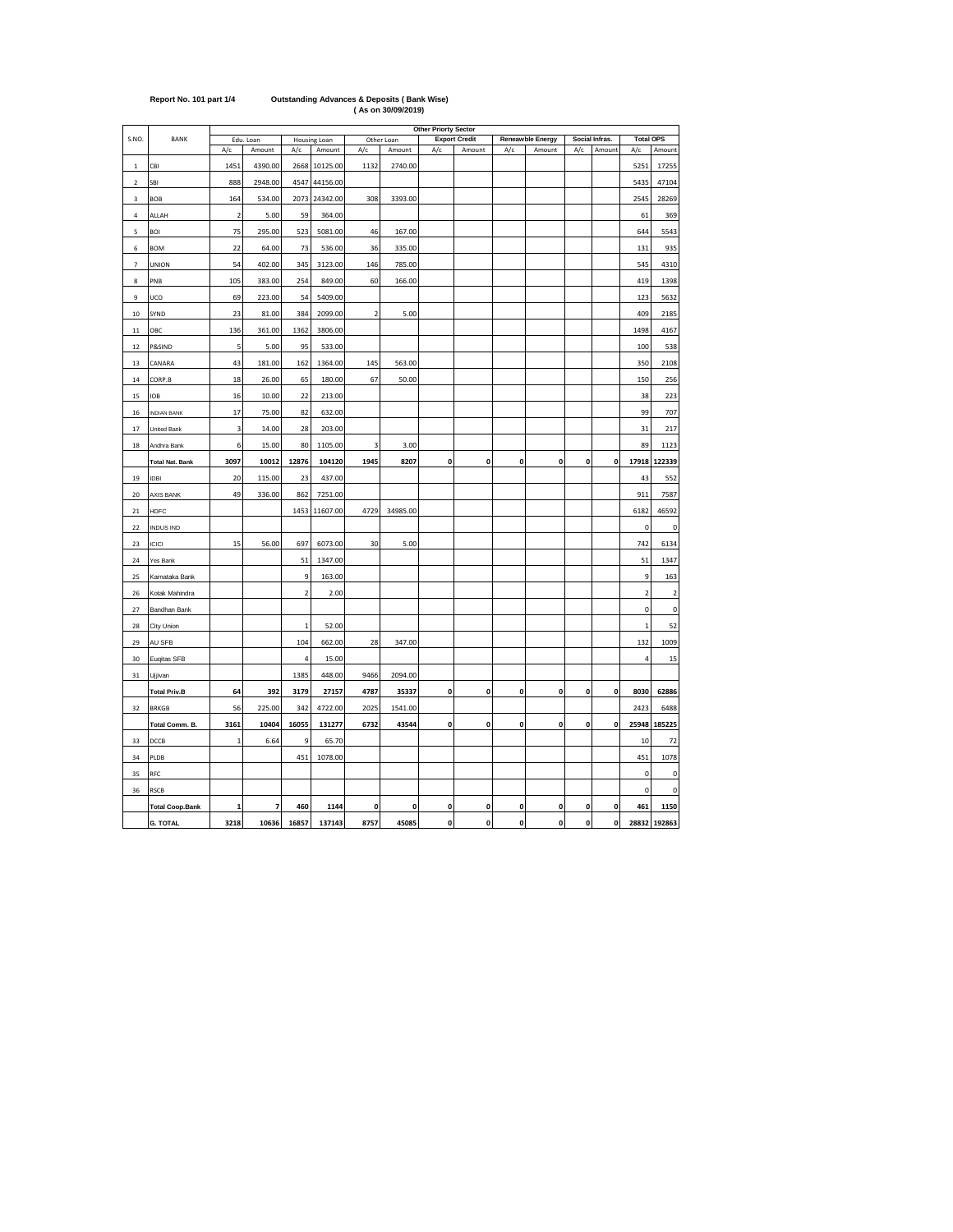|                         |                        |        | <b>Weakar Section</b> |       | <b>SCST</b> |             | <b>MINORITY</b> |       | <b>WOMEN</b> | (Rs in lacs) | PMEGP        |
|-------------------------|------------------------|--------|-----------------------|-------|-------------|-------------|-----------------|-------|--------------|--------------|--------------|
| S.NO.                   | Bank                   | A/c    | Amount                | A/c   | Amount      | A/c         | Amount          | A/c   | Amount       | A/c          | Amount       |
| $\mathbf 1$             | CBI                    | 7912   | 17216.00              | 1035  | 1310.00     | 1190        | 15873.00        | 6252  | 17189.00     |              |              |
| $\overline{\mathbf{c}}$ | SBI                    | 50134  | 43957.00              | 19246 | 25957.00    | 17984       | 59687.00        | 8245  | 15867.00     |              |              |
| 3                       | <b>BOB</b>             | 5867   | 25369.00              | 1434  | 4765.00     | 341         | 13947.00        | 1974  | 9041.00      |              |              |
| 4                       | ALLAH                  | 20     | 210.00                | 8     | 12.00       | 11          | 69.00           | 68    | 370.00       |              |              |
| 5                       | BOI                    | 781    | 2415.00               | 646   | 2386.00     | 381         | 1230.00         | 467   | 1611.00      |              |              |
| 6                       | <b>BOM</b>             | 57     | 35.00                 | 42    | 107.00      | 15          | 109.00          | 6     | 44.00        |              |              |
| 7                       | UNION                  | 1434   | 3468.00               | 831   | 2098.00     | 248         | 3902.00         | 243   | 1251.00      |              |              |
| 8                       | PNB                    | 5914   | 13784.00              | 1985  | 2154.00     | 251         | 12874.00        | 2846  | 2415.00      |              |              |
| 9                       | UCO                    | 410    | 847.00                | 149   | 160.00      | 594         | 1320.00         | 245   | 767.00       |              |              |
| 10                      | SYND                   | 40     | 35.00                 | 6     | 5.00        | 251         | 2597.00         | 339   | 2966.00      |              |              |
| 11                      | OBC                    | 1368   | 4563.00               | 224   | 786.00      | 341         | 3024.00         | 505   | 2009.00      |              |              |
| 12                      | P&SIND                 | 140    | 165.00                | 70    | 85.00       | 65          | 150.00          | 145   | 625.00       |              |              |
| 13                      | CANARA                 | 393    | 735.00                | 105   | 262.00      | 92          | 554.00          | 12    | 30.00        |              |              |
| 14                      | CORP.B                 | 285    | 395.00                | 180   | 160.00      | 95          | 250.00          | 120   | 490.00       |              |              |
| 15                      | <b>IOB</b>             | 34     | 68.00                 | 17    | 27.00       | 59          | 182.00          | 55    | 223.00       |              |              |
| 16                      | <b>INDIAN BANK</b>     | 8      | 20.00                 | 12    | 31.00       | 8           | 76.00           | 17    | 126.00       |              |              |
| 17                      | United Bank            | 178    | 178.00                | 35    | 38.00       | 53          | 103.00          | 59    | 128.00       |              |              |
| 18                      | Andhra Bank            | 19     | 33.00                 | 8     | 4.00        | 5           | 7.00            | 4     | 5.00         |              |              |
|                         | <b>Total Nat. Bank</b> | 74994  | 113493                | 26033 | 40347       | 21984       | 115954          | 21602 | 55157        | 0            | 0            |
| 19                      | <b>IDBI</b>            | 195    | 1059.00               | 260   | 322.00      | 46          | 450.00          | 55    | 424.00       |              |              |
| 20                      | AXIS BANK              | 3461   | 3874.00               | 847   | 3312.00     | 358         | 1184.00         | 415   | 1550.00      |              |              |
| 21                      | <b>HDFC</b>            | 3470   | 3738.00               | 532   | 1773.00     | 1170        | 2355.00         | 6149  | 4821.00      |              |              |
| 22                      | <b>INDUS IND</b>       | 4231   | 9045.00               | 1267  | 2764.00     | 714         | 2036.00         | 459   | 1451.00      |              |              |
| 23                      | <b>ICICI</b>           | 7965   | 16012.00              | 132   | 1785.00     | 1537        | 10555.00        | 5806  | 60889.00     |              |              |
| 24                      | Yes Bank               | 420    | 506.00                | 25    | 352.75      | 20          | 441.00          | 2919  | 339.48       |              |              |
| 25                      | Karnataka Bank         |        |                       |       |             |             |                 |       |              |              |              |
| 26                      | Kotak Mahindra         | 670    | 5367.00               | 160   | 4985.00     | 48          | 2257.00         | 60    | 215.00       |              |              |
| 27                      | Bandhan Bank           |        |                       |       |             | 25229       | 6558.00         | 25617 | 6905.00      |              |              |
| 28                      | City Union             |        |                       |       |             |             |                 |       |              |              |              |
| 29                      | AU SFB                 | 968    | 3641.00               |       |             | 533         | 2979.00         | 44    | 197.00       |              |              |
| 30                      | Equitas SFB            | 5015   | 787.00                | 717   | 78.00       | 2008        | 356.00          | 5015  | 787.00       |              |              |
| 31                      | Ujjivan                |        |                       |       |             |             |                 |       |              |              |              |
|                         | <b>Total Priv. B</b>   | 21185  | 42183                 | 2963  | 14972       | 29609       | 28365           | 41469 | 76367        | 0            | o            |
| 32                      | <b>BRKGB</b>           | 20467  | 20797.00              | 4121  | 4628.00     | 1351        | 4954.00         | 3074  | 5597.00      |              |              |
|                         | Total Comm. B.         | 96179  | 155676.00             | 28996 | 55318.75    | 51593       | 144319.00       | 63071 | 131524.48    | $\mathbf{0}$ | 0            |
| 33                      | DCCB                   | 45134  | 19541.00              | 42134 | 19047.00    | 7012        | 9254.00         | 2112  | 7812.00      | 0            | 0.00         |
| 34                      | PLDB                   | 842    | 1304.00               | 1489  | 788.00      | 86          | 53.00           | 150   | 197.00       |              |              |
| 35                      | RFC                    |        |                       |       |             | $\mathbf 2$ | 114.00          | 2     | 190.00       |              |              |
| 36                      | <b>RSCB</b>            |        |                       |       |             |             |                 |       |              |              |              |
|                         | <b>Total Coop. Ba</b>  | 45976  | 20845                 | 43623 | 19835       | 7100        | 9421            | 2264  | 8199         | 0            | 0            |
|                         | <b>G. TOTAL</b>        | 162622 | 197318                | 76740 | 79782       | 60044       | 158694          | 68409 | 145320       | $\mathbf{o}$ | $\mathbf{0}$ |